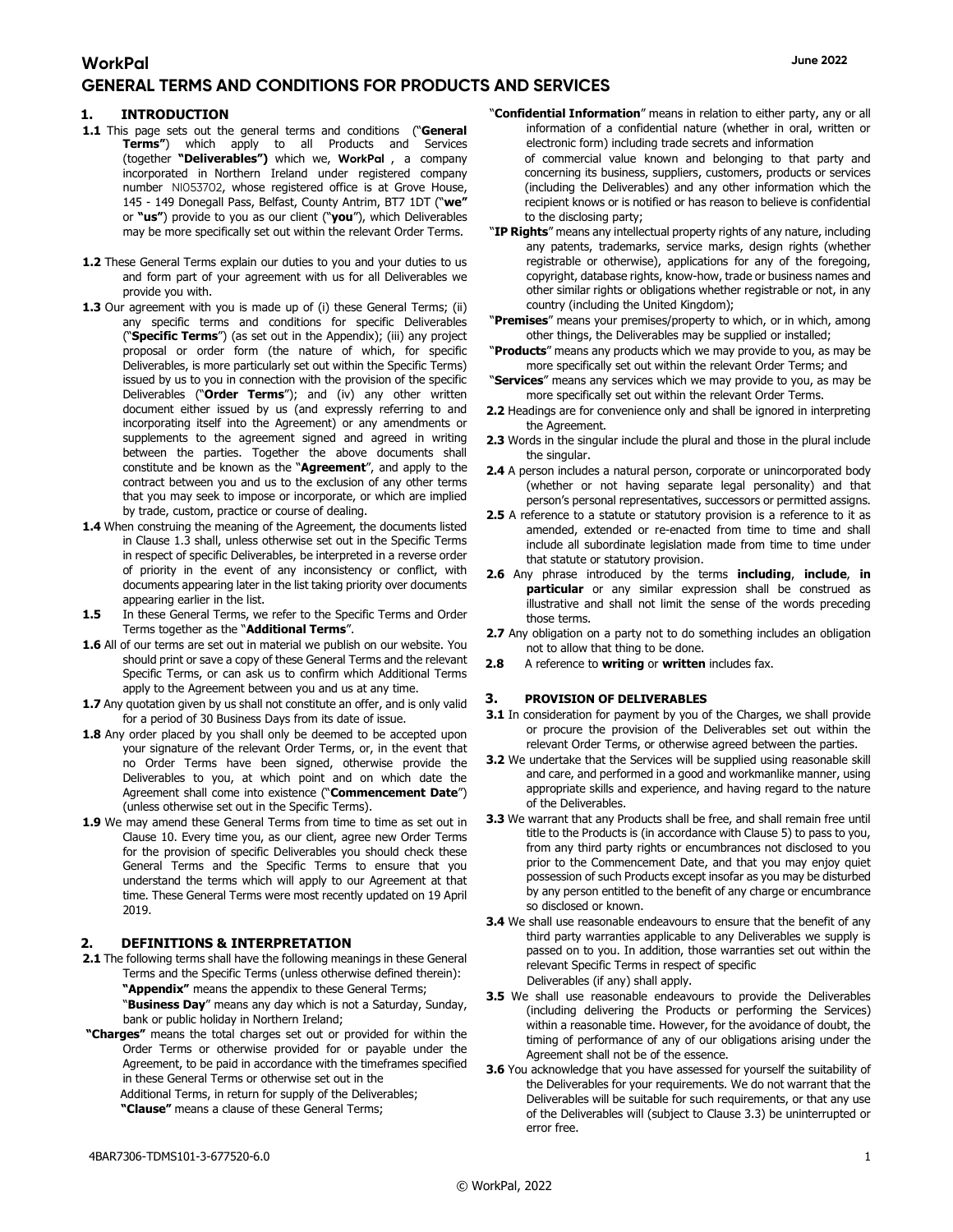- 3.7 Each party warrants that it has full capacity and authority, and all necessary licences, permits and consents to enter into and perform its duties and obligations under the Agreement and that those persons signing the Order Terms, if any, are duly authorised to bind the party for whom they sign.
- 3.8 We may, without further notice to you, appoint a suitably qualified subcontractor to provide the Deliverables or any part of them on our behalf. You will continue to be liable to pay our Charges as provided in Clause 8 below, and shall not be liable directly for any of the fees of any such sub-contractor, unless otherwise agreed.

#### 4. DELIVERY OF PRODUCTS

- **4.1** We shall deliver the Products to the location set out in the Order Terms or such other location as the parties may agree (Delivery Location) at any time after we notify you that the Products are ready.
- 4.2 Delivery of the Products shall be completed on the Products arrival at the Delivery Location. We shall not be liable for any delay in delivery of the Products that is caused by your failure to provide us with adequate delivery instructions or any other instructions that are relevant to the supply of the Products, or your failure to take delivery of the Products.
- 4.3 If, in the absence of any mitigating circumstances, you have not received any Products within 14 calendar days of the date of your order for those Products, then you shall be required to give us written notice. In the event that you have not provided such notice on time, and we are able to evidence proof of posting and a signature upon receipt of the Products, the Products shall be deemed delivered.
- 4.4 In the event that you accept delivery of any Products, you shall be required to give us notice of any fault, mis-description or damage to us within 5 Business Days of receipt of the Products, and provide such reasonable photographic or other evidence that we deem necessary in respect of such fault, mis-description or damage.
- 4.5 We may deliver the Products by instalments, which may be invoiced and paid for separately. Any delay in delivery or defect in an instalment shall not entitle you to cancel any other instalment.

### 5. TITLE AND RISK

- **5.1** The risk in any Products shall pass to you on completion of delivery.
- **5.2** Title to any Products shall not pass to you until we have received payment in full (in cash or cleared funds).
- 5.3 Until title to the Products has passed to you, you shall: (i) hold the Products on a fiduciary basis as our bailee; (ii) store the Products separately from all other goods held by you so that they remain readily identifiable as our property; (iii) not remove, deface or obscure any identifying mark on or relating to the Products; (iv) maintain the Products in satisfactory condition and, to the extent that the Products are not covered under our Payment Protection Plan, keep them insured against all risks for their full price on our behalf from the date of delivery; (v) notify us immediately if you become subject to any of the events listed in Clause 12.2(b); (vi) not purport to sell or otherwise part with possession of the Products, and (vii) give us such information relating to the Products as we may require from time to time, but you may use the Products in the ordinary course of your business.
- **5.4** If, before title to the Products passes to you, you become subject to any of the events listed in Clause 12.2(b) or we reasonably believe that any such event is about to happen and notify you accordingly, then, provided the Products have not been resold, or irrevocably incorporated into another product, and without limiting any other right or remedy we may have, we may at any time require you to deliver up the Products and, if you fail to do so promptly, enter your Premises or the premises of any third party where the Products are stored in order to recover them, or suspend the provision of the Deliverables.

### 6. YOUR OBLIGATIONS

- 6.1 We may need access to your Premises, office accommodation or other facilities, information, tools and resources for, and during the course of, the provision of the Deliverables. If so requested you will provide free and unfettered access to these to the extent reasonably requested by us for the purposes of performing our obligations under the Agreement, and, more generally, shall cooperate with us in all matters relating to the Deliverables. You hereby warrant that you are entitled to grant such access, and provide any such information, tools or resources as outlined in this Clause 6.1.
- 6.2 You acknowledge that, in giving any opinion or advice in connection with the provision of the Deliverables, we rely on the information about you and the Deliverables, and do not seek to establish the reliability of such information. Accordingly, you: (i) undertake to provide complete and accurate information about yourself and about anything which is or may be relevant to the Deliverables and to provide such other information as we may reasonably request; and, (ii) warrant that any such information provided is accurate and complete in all material respects, and not misleading.
- 6.3 You also agree to, to the extent necessary, prepare your Premises for the provision of the Deliverables, and to obtain and maintain all necessary licences, permissions and consents which may be required for the Services before the date on which the Services are to start.
- 6.4 You shall also keep and maintain all materials, equipment, documents and other property belonging to us (Our Materials) at your Premises in safe custody at your own risk, maintain Our Materials in good condition until returned to us, and not dispose of or use Our Materials other than in accordance with our instructions or authorisation.
- **6.5** To the extent applicable, you acknowledge that you will retain responsibility at all times for compliance with all relevant laws, protocols and regulations with respect to Products delivered to you, as well as responsibility for all costs of such compliance.
- 6.6 If our performance of any of our obligations in respect of the Deliverables are prevented or delayed by any of your acts or omissions or by your failure to perform any relevant obligation (Your Default), or otherwise in the event of Your Default (i) we shall, without limiting our other rights or remedies, have the right to suspend provision of the Deliverables until you remedy Your Default, and to rely on Your Default to relieve us from the performance of any of our obligations to the extent Your Default prevents or delays our performance of any of our obligations; (ii) we shall not be liable for any costs or losses sustained or incurred by you arising directly or indirectly from our failure to perform, or delay in performing, any of our obligations where such failure or delay is attributable to Your Default; and (iii) you shall reimburse us on written demand for any costs or losses sustained or incurred by us arising directly or indirectly from Your Default.

### DATA PROTECTION

- 7.1 You acknowledge and agree that details of your name, address and payment record may be submitted to a credit reference agency, and personal data will be processed by us and on our behalf in connection with the Deliverables.
- 7.2 In this Clause 7, personal data has the meaning given in the Data Protection Act 1998.
- 7.3 If we process any personal data on your behalf when performing our obligations under the Agreement, the parties agree that you shall be the data controller and we shall be a data processor and in any such case: (i) you acknowledge and agree that the personal data may be transferred or stored outside the EEA or the country where you are located in order to carry out the Services and fulfil our other obligations under the Agreement; (ii) you shall ensure that you are entitled to transfer the relevant personal data to us so that we may lawfully use, process and transfer the personal data in accordance with the Agreement on your behalf; (iii) you shall ensure that the relevant third parties have been informed of, and have given their consent to, such use, processing, and transfer as required by all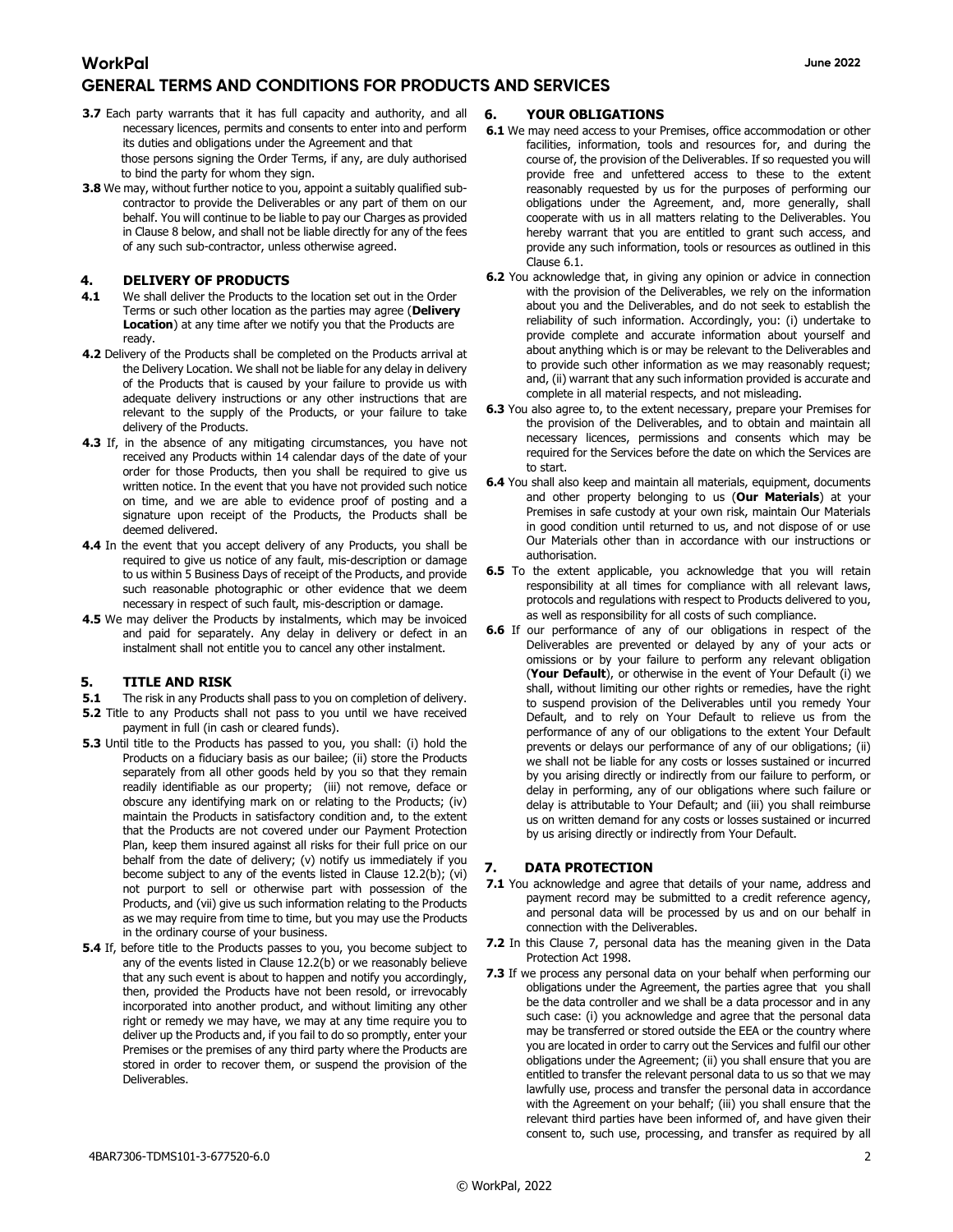applicable data protection legislation; (iv) we shall process the personal data only in accordance with the terms of the Agreement and any lawful instructions reasonably given by you from time to time; and (v) each party shall take appropriate technical and organisational measures against unauthorised or unlawful processing of the personal data or its accidental loss, destruction or damage.

#### 8. CHARGES

- 8.1 The Charges (or the method for calculation thereof) (as applicable) set out or provided for within the Order Terms shall only be fixed with regard to the provision of the Deliverables contemplated by the relevant Additional Terms, and such fixing shall be subject to all the other terms of the Agreement, and in particular to any increases to the Charges attributable to events falling outside of our control.
- 8.2 Where we have been retained on an ad-hoc basis to provide Deliverables, and no monthly retainer or other fixed fee or retainer arrangement exists (as may be set out within the relevant Order Terms), where: (i) we provide you with additional Deliverables beyond those contemplated by the relevant Additional Terms, or (ii) no Order Terms have been provided to you by us, the Charges for all Services shall be at calculated on a time and materials basis at our then prevailing standard hourly rates for such Services, and you shall be liable to pay the Charges for all Products at the costs specified by us.
- 8.3 We reserve the right to alter our prevailing standard rates for Charges for Services at any time, including during the term of our Agreement with you. However, where such a change to our standard rates is to be applied, we shall normally provide you with at least 1 week's prior notice, either orally or in writing. Changes to our prevailing standard rates will not affect any Charges which we have specifically confirmed as applying during the term of our Agreement within the relevant Order Terms.
- 8.4 All Charges for Products quoted within the relevant Order Terms shall be inclusive of all costs and charges of packaging, insurance, transport of the Products, which shall be paid by you when pay for the Products.
- 8.5 We reserve the right to increase the price of the Deliverables, giving you notice, to reflect any increase in the cost of the Deliverables that is due to: (i) any factor beyond our control (including foreign exchange fluctuations, increases in taxes and duties, and increases in labour, materials, other manufacturing costs, or other increases attributable to the actions of third parties); (ii) any request by you to change the delivery date(s), quantities or types of Products ordered, or your specification for the Products (if any); or (iii) any delay caused by your instructions in respect of the Products or your failure to perform your obligations under the Agreement.
- 8.6 We shall invoice you for the Charges specified in the Order Confirmation or otherwise provided for under the Agreement, in respect of Products, on or at any time after completion of delivery, and in respect of Services, on a monthly basis (unless otherwise agreed in the Agreement). You must pay all undisputed Charges set out within each invoice in full and cleared funds within 30 calendar days of the date of the invoice. Timings for payment shall be of the essence of the Agreement.
- 8.7 Where you dispute any invoice, you shall notify us within 7 calendar days in writing. We agree to provide all such evidence as may be reasonably necessary to verify the disputed invoice, and the parties shall negotiate in good faith to attempt to resolve the dispute promptly. We reserve the right not to supply any further Deliverables to you while such a dispute is ongoing. Where only part of an invoice is disputed, you shall pay the undisputed amount on the due date for payment as set out within Clause 8.6 (or otherwise provided for in the relevant Additional Terms). If the parties have not resolved the dispute within 30 days of you providing us with notice that you dispute the relevant invoice, we reserve the right to terminate the Agreement, whereupon all Charges payable under the Agreement shall become immediately due and payable as per Clause 13.2.
- 8.8 Payments due under the Agreement shall be made in pounds sterling.
- 8.9 All sums payable under the Agreement are exclusive of VAT and any other sales or similar taxes, custom duties, withholding taxes or similar charges, for which you shall be responsible (with the exception of any credits provided to you by us, which figures shall be inclusive of VAT).
- . 8.10 You shall have no right to any refund of the Charges paid or payable under the Agreement including on the termination of the Agreement.
- 8.11 Interest shall be chargeable on any Charges overdue at the rate of 4% above the base rate of HSBC Bank plc as applying from time to time to run from the due date for payment until receipt by us of the full amount due whether or not after judgement and without prejudice to any of our other rights or remedies.
- 8.12 All Charges due under the Agreement shall be paid in full without any set-off, counterclaim, deduction or withholding except as required by law. We may, without limiting our other rights or remedies, set off any amount owing to you by us against any amount payable by us to you.
- 8.13 Any payments made by you and returned by the bank will incur a £15 administration charge, which will be payable by you. Where you are situated outside the UK you shall be responsible for transferring the relevant funds internationally to our nominated account and for paying any fees relating to such transfer.

#### 9. INTELLECTUAL PROPERTY RIGHTS

- 9.1 Any IP Rights which the relevant party to the Agreement can demonstrate are already held by it at the date of the Agreement or which at any time after the date of the Agreement have been acquired or developed by it entirely independently of the provision of the Deliverables, and of the use of any Confidential Information of the other party, and all modifications thereto and derivative versions thereof created at any time ("Background IP") shall remain the sole property of that party.
- 9.2 You hereby grant to us a royalty-free, non-exclusive, nontransferable licence to use your Background IP, if any, as required to allow us to perform our obligations under the Agreement.
- 9.3 You acknowledge that, in respect of any third party IP Rights in the Deliverables, your use of any such IP Rights is conditional on our obtaining a written licence from the relevant licensor on such terms as will entitle us to license such rights to you.
- 9.4 Any IP Rights, other than Background IP, created or developed by us in the course of provision of the Deliverables ("Foreground IP") shall be our sole property.

#### 10. AMENDMENTS TO THESE TERMS

- 10.1 We may, acting in our sole discretion, amend these General Terms and the Specific Terms from time to time.
- 10.2 Every time we supply Deliverables to you, the terms applying to the Agreement between you and us for the provision of the Deliverables, shall be as outlined in the relevant Order Terms, and as outlined in the version of these General Terms and the Specific Terms in force at the time of the signing (or issuing if no Order Terms have been signed) of the relevant Order Terms.

#### 11. LIMITATION OF LIABILITY – YOUR ATTENTION IS PARTICULARLY DRAWN TO THIS CLAUSE

11.1 Nothing in the Agreement shall exclude or limit our liability for: (i) death or personal injury caused by our negligence, or the negligence of our employees, agents or subcontractors; (ii) fraud or fraudulent misrepresentation; (iii) breach of the terms implied by section 2 of the Supply of Goods and Services Act 1982 (title and quiet possession); (iv) breach of the terms implied by section 12 of the Sale of Goods Act 1979 (title and quiet possession); (v) for defective products under the Consumer Protection Act 1987 (if applicable); or (vi) for any other liability which cannot be excluded or limited under applicable law.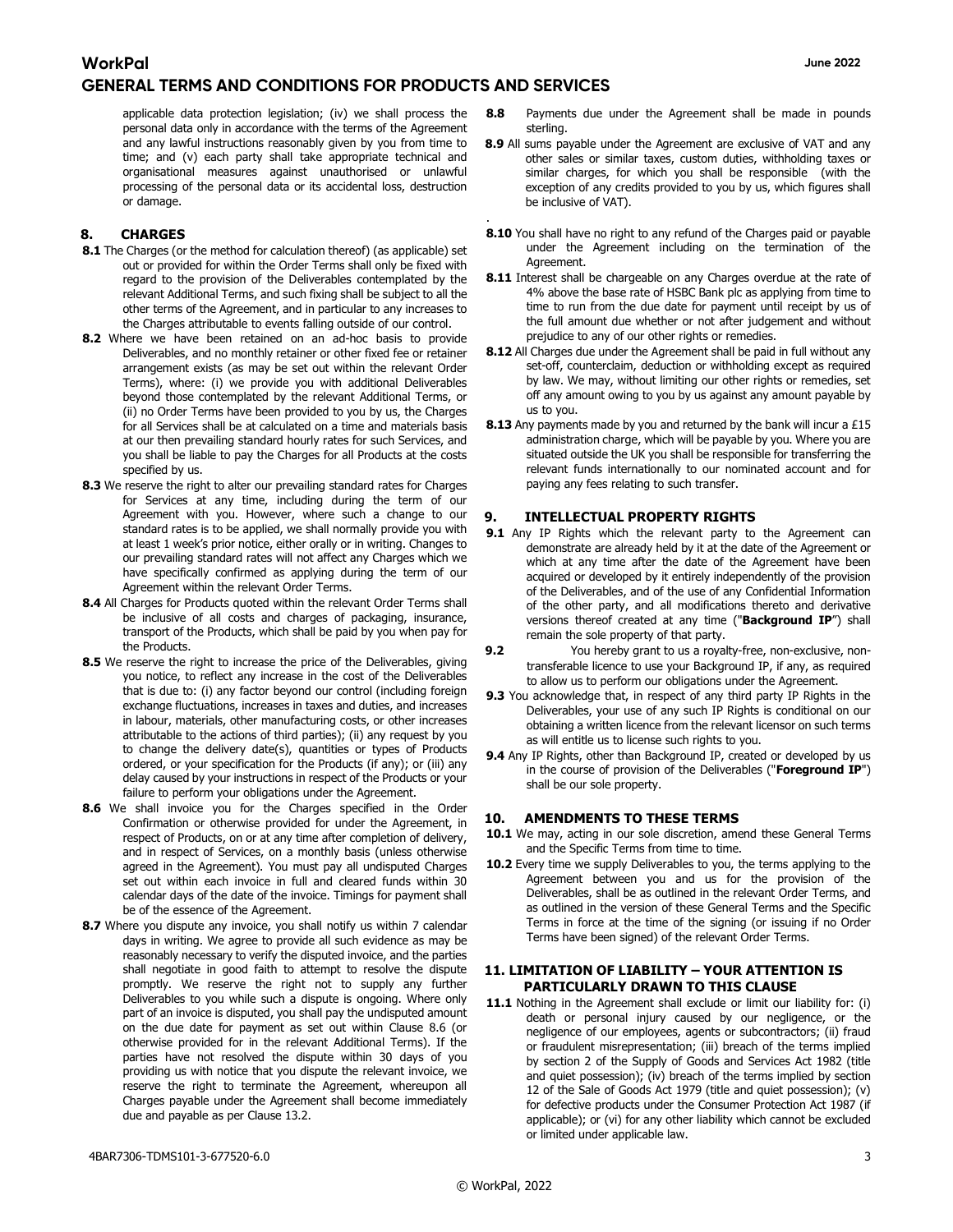- 11.2 Subject to Clauses 11.1 and 11.3, our total liability arising out of or in connection with the Agreement, whether in contract, tort (including negligence), breach of statutory duty or otherwise, shall in no circumstances exceed a total aggregate amount equal to 100% of the Charges paid to us pursuant to the Agreement, in the period of 12 months considered retrospectively from the date the cause of action arose.
- 11.3 Subject to Clause 11.1, we shall not in any circumstances be liable to you, whether in contract, tort (including negligence), breach of statutory duty or otherwise, for any loss of profit, loss of contracts, loss of business or business opportunities, loss of production, loss of turnover or revenue, loss of availability, any

loss or corruption (whether direct or indirect) of data or information provided by you, loss of anticipated savings, wasted expenditure, loss of reputation, loss of goodwill or loss of use suffered or incurred directly or indirectly by you, or for any consequential, indirect or special loss or damage howsoever arising and of whatsoever nature (even if we had been advised of the possibility of you incurring the same) or any punitive or exemplary damages.

- 11.4 Nothing in this Clause 11 shall affect or limit your obligation to pay Charges properly due under the Agreement.
- 11.5 Subject to Clause 11.1, the express terms of the Agreement shall apply in place of all warranties, conditions, terms, representations, statements, undertakings and obligations whether expressed or implied by statute, common law, custom, usage or otherwise, all of which are excluded to the fullest extent permitted by law. Without prejudice to the generality of the foregoing the terms implied by sections 13 to 15 of the Sale of Goods Act 1979 and the terms implied by sections 3 to 5 of the Supply of Goods and Services Act 1982 are, to the fullest extent permitted by law, excluded from the Agreement.
- 11.6 We shall have no liability to you to the extent that such liability would not have arisen but for Your Default.
- 11.7 Statements made by us relating to the Deliverables, and all recommendations, opinions, surveys and forecasts (together "**Forecasts**") in any communication between you and us, if any, are made in good faith on the basis of information available at the time and such Forecasts are addressed only to you. Whilst we will use reasonable skill and care in the preparation of such Forecasts, neither we nor any sub-contractor engaged by us shall have any liability in relation to losses or damage incurred as a result of or in relation to your reliance on such opinions or recommendations and you expressly acknowledge that such liability is a business risk that you wholly assume.
- 11.8 Implementation of the results of the Services we provide and your completion of any project of which the Services we provide form part may require the involvement or supervision of or giving advice by us to third parties engaged by you. We strongly recommend that you obtain independent advice before entering into any legally binding commitment with any such third parties. Without limiting any other provision of these General Terms, we will, where appropriate, use reasonable endeavours to assist you in minimising the risk and additional cost or delay relating to the involvement in your project of any third parties involved in manufacturing or the provision of other services or goods to you, however, in no circumstance shall we liable for any of the acts or omissions, or the negligence, of such third parties.
- 11.9 We may, during the supply of the Deliverables, make statements about or recommendations of third party products or services, or supply third party manufactured products to you. We give no warranty in relation to such products or services, and you shall rely solely on the warranties and remedies provided by any such third party with whom you may contract, or given by the relevant third party manufacturer from whom we may procure the products or services in question.

#### 12. TERM AND TERMINATION

12.1 The Agreement shall come into effect upon the Commencement Date, and, subject to other terms of the Agreement, shall continue in force until we cease providing Deliverables to you and all

4BAR7306-TDMS101-3-677520-6.0 4

outstanding Charges owing to us by you have been paid in full (or as otherwise specified within the Specific Terms), or the termination of the Agreement in accordance with its provisions, whichever is sooner.

12.2 Without prejudice to any other rights to which it may be entitled, either party may give notice in writing to the other terminating the Agreement with immediate effect if: (a) the other party commits any material breach of any of the terms of the Agreement and (if such a breach is remediable) fails to remedy that breach within 30 days of that party being notified of the breach; (b) a petition is filled, an order is made, or a resolution is passed for the winding up or bankruptcy of the other party or if an order is made for the appointment of an administrator to manage the affairs, business and property of the other party, or if

such an administrator is appointed or if documents are filed with the Court for the appointment of an administrator or if notice of intention to appoint an administrator is given by the other party or its directors or by a qualifying charge holder, or if a receiver is appointed of any of the other party's assets or undertaking or if circumstances arise which entitle the Court or a creditor to appoint a receiver or manager or which entitle the Court to make a windingup order or if the other party takes or suffers any similar or analogous action in consequence of debt; or (c) a party ceases, or threatens to cease, to trade.

- 12.3 We may terminate the Agreement forthwith by notice in writing if you purport to assign your rights or obligations under the Agreement.
- 12.4 Unless otherwise set out within the Agreement, we may terminate the Agreement for any reason upon giving you 3 months' prior written notice.

#### 13. EFFECTS OF TERMINATION

- 13.1 Termination of the Agreement shall be without prejudice to any rights or liabilities accrued at the date of termination.
- 13.2 Upon termination, you shall, at our request, promptly return to us or otherwise dispose of as we may instruct any Confidential Information which you may have in your possession or under your control and pay to us all outstanding Charges, including interest, due under the terms of the Agreement.

#### 14. GENERAL

- 14.1 Confidentiality: Each party shall maintain the confidentiality of the other party's Confidential Information and shall not, without the prior written consent of the other, use, disclose, copy or modify the other party's Confidential Information (or permit others to do so) other than as strictly necessary for the performance of its rights and obligations under the Agreement. The provisions of this Clause 14.1 shall not apply to any information which: (a) is or comes into the public domain without breach of the Agreement; or (b) was in the possession of the receiving party prior to receipt from the disclosing party without an obligation of confidence; (c) was obtained from a third party free to divulge such information; or (d) is required by law to be disclosed to any person who is authorised by law to receive the same (after consultation, if practicable, with the disclosing party). Each party shall notify the other party if it becomes aware of any unauthorised disclosure of any Confidential Information and shall afford reasonable assistance to the other party, at that other party's reasonable cost, in connection with any enforcement proceedings which that other party may elect to bring against any person.
- 14.2 No Assignment or Sub-Licensing: You may not assign, sublicense, sub-contract, mortgage or otherwise transfer, dispose or otherwise deal with the Agreement or any of your rights or obligations under it without our prior written consent, such consent not to be unreasonably withheld or delayed. We shall notify you of any assignment or sub-contracting of our rights and obligations hereunder.
- 14.3 Notices: Any notices and other communications required or permitted to be given under the Agreement shall be in writing and shall be delivered or transmitted to the intended recipient's registered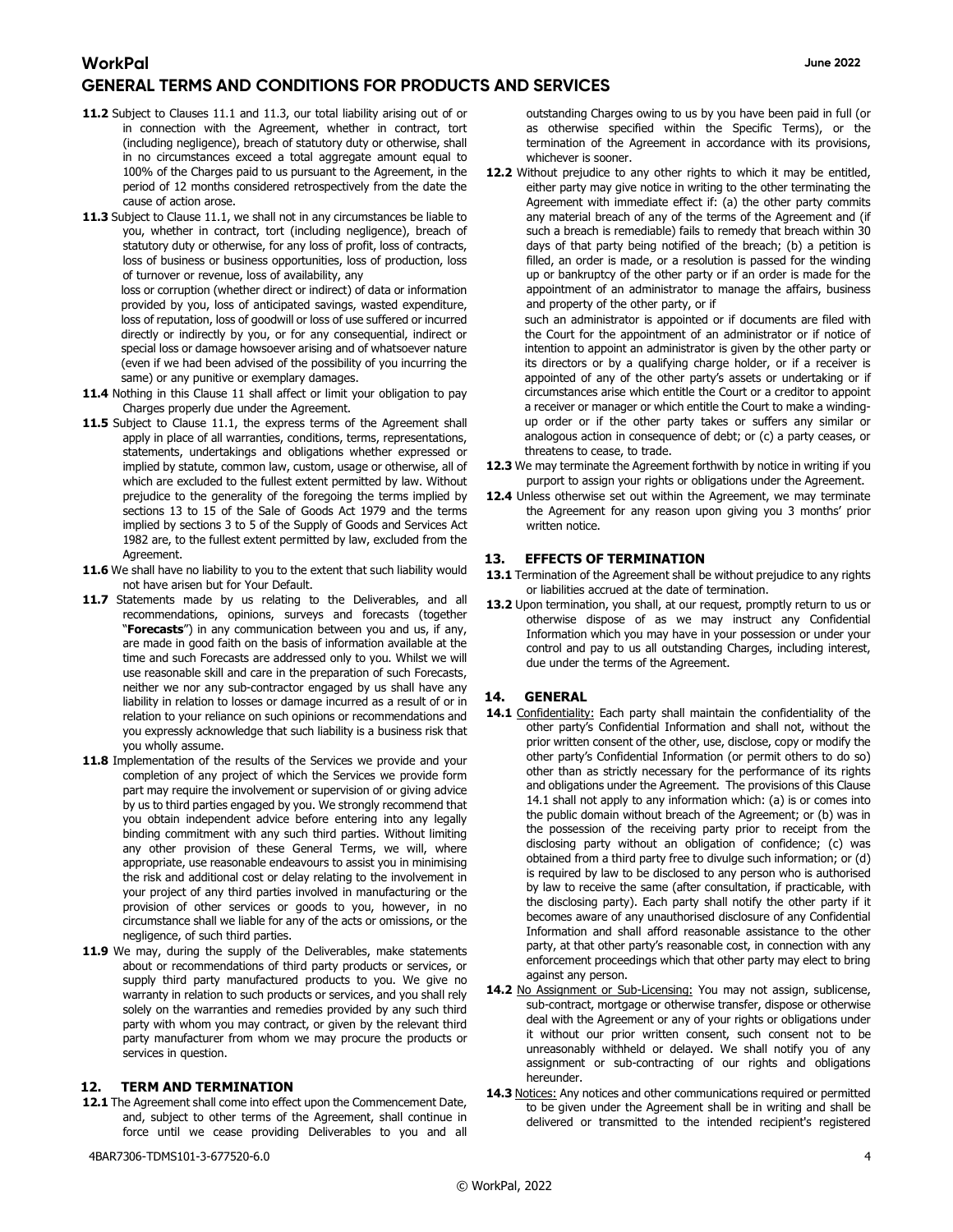business address from time to time or such other address as either party may notify to the other from time to time in accordance with this clause. Any notice shall be treated as having been served on delivery if delivered by hand, if delivered by commercial courier, on the date and at the time that the courier's delivery receipt is signed, 4 Business Days after posting if sent by pre-paid first class post, and on completion of transmission if sent by facsimile (subject to receipt of acknowledgement of successful transmission).

- 14.4 Force Majeure: Neither party shall be liable to the other party for any delay or failure to perform its obligations under the Agreement to the extent and for so long as such delay or failure results from circumstances beyond its reasonable control (an "Event of Force Majeure") provided that it notifies the other party within 5 Business Days of becoming aware of such event. If any Event of Force Majeure continues for a period exceeding 3 months, either party shall have a right to terminate the Agreement on 30 days' written notice to the other party.
- 14.5 Waiver: The failure of either party to enforce or to exercise any term of the Agreement does not constitute a waiver of such term and shall in no way affect that party's right to later enforce or to exercise it.
- 14.6 Severability: The invalidity or unenforceability of any term of, or any right arising pursuant to, the Agreement shall not affect the validity or enforceability of the remaining terms or rights.
- 14.7 Entire Agreement: The Agreement contains all the terms agreed between the parties regarding its subject matter and supersedes any prior agreement, understanding or arrangement between them whether oral or in writing. Any samples, drawings, descriptive matter or advertising issued by us and any illustrations or descriptions of the Deliverables contained on our website or in our advertising material are issued or published for the sole purpose of giving an approximate idea of the Deliverables described in them. They shall not form part of the Agreement or have any contractual force.
- 14.8 Survival: The terms of Clauses 1, 2, 6.4, 6.5, 7, 8.10, 8.11, 9, 10, 11, 12, 13 and 14 shall survive expiry, variation or termination of the Agreement. Such other terms in these General Terms or the Specific Terms which, from their nature or context, it is contemplated that they are to survive expiry, variation or termination, shall remain in full force and effect notwithstanding expiry, variation or termination of the Agreement.
- 14.9 No Variation: Without prejudice to our right to amend these General Terms, or the Specific Terms, from time to time, no variation of, or amendment to, these General Terms or the Specific Terms shall bind either party unless made in writing and signed by authorised representatives of both parties.
- 14.10 Independent Contractors: The relationship of the parties is that of independent contractors dealing at arms' length and nothing in

the Agreement shall be construed so as to constitute the parties as partners, joint venturers, agents of the other, or co-owners or empower either party to act for, bind or otherwise create or assume any obligation on behalf of the other and neither party shall hold itself out as entitled to do the same. Nothing in the Agreement shall create or be deemed to create the relationship of employer and employee.

- 14.11 Governing Law: The construction, validity and performance of the Agreement shall be governed by the laws of Northern Ireland and the parties irrevocably submit to the exclusive jurisdiction of the courts of Northern Ireland.
- 14.12 Third Party Rights: Notwithstanding any other provisions of the Agreement, nothing in the Agreement confers or purports to confer any right to enforce any of its terms on any person who is not a party to it.
- 14.13 Remedies: Except as herein expressly provided otherwise, the rights and remedies provided in the Agreement are in addition to, and not exclusive of, any rights or remedies provided by law.
- 14.14 Non-Solicitation: From the Commencement Date, and for a period of 12 months from the termination of the Agreement, neither party shall (except with the prior written consent of the other) solicit the

employment of any person who is employed by the other party in the course of providing the Deliverables, other than by means of a general advertising campaign open to all comers and not specifically targeted at any of the employees of the other party.

- 14.15 Publicity: The provisions of Clause 14.1 notwithstanding, we reserve the right to publicise the fact of the Agreement, your identity, and details concerning the nature of the Deliverables provided to you for, inter alia, marketing and promotional purposes.
- 14.16 Complaints procedure: Our complaint handling procedure is designed to ensure that any and all complaints are properly investigated and are given careful and fair consideration. There are 3 steps to our complaints procedure:

1. Frontline resolution by your Account Manager: The service level agreement for this is up to 2 working days – if longer your account manager will outline this to you.

At this stage you will highlight your complaint to your account manager. The Account Manager will then work closely with the relevant departments either internally or within the network to ensure a resolution in line with your wishes. Your Account Manager will outline any Service Level Agreement that is required.

2. Escalation – The Service Level Agreement is up to 5 working days – if longer this will be outlined to you.

If you are unhappy with the resolution from your account manager your complaint can be escalated.

This escalation must be done by you and must be completed in writing to customercomplaints@barclaycomms.com or via our website. Once the email has been received we will investigate at a higher level such as Team leader or Team Manager and will endeavour to find a resolution with you.

If you have not raised the complaint through your account manager as per step 1 and have emailed through to the complaints email this will be sent to your account manager to investigate and resolve. The response to the escalation complaints may be sent to you in writing.

3. Escalation point – Senior Management. No SLA.

If the customer has not accepted the response from either stage 1 or stage 2 this will go to the senior manager relating to that department.

There is no standard service level agreement for this and the customer must have this outlined to them.

This response will be outlined in writing via our complaints template.